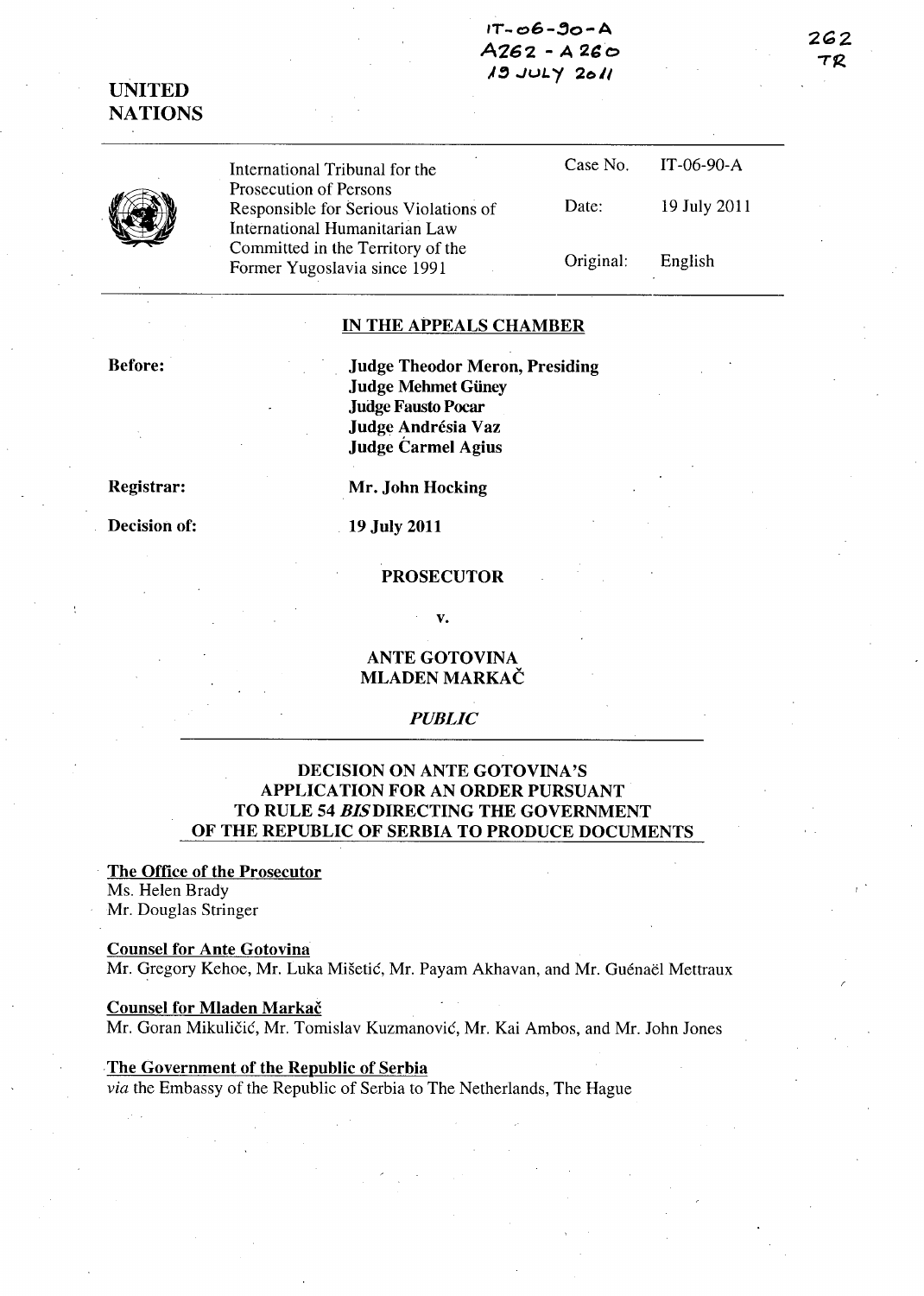**THE APPEALS CHAMBER** of the International Tribunal for the Prosecution of Persons Responsible for Serious Violations of International Humanitarian Law Committed in the Territory of the former Yugoslavia since 1991 ("Appeals Chamber" and "Tribunal", respectively),

**BEING SEISED OF** "Ante Gotovina's Application for an Order Pursuant to Rule 54 *his* Directing the Government of the Republic of Serbia to Produce Documents", filed publicly with confidential annexes by Ante Gotovina ("Gotovina") on 22 June 2011 ("Application");

**NOTING** the "Prosecution Response to Gotovina's Application Pursuant to Rule 54 *his",* filed confidentially by the Office of the Prosecutor on 4 July  $2011$ ;

**NOTING** "Ante Gotovina's Reply in Support of His Application for an Order Pursuant to Rule 54 *his* Directing the Republic of Serbia to Produce Documents", filed confidentially by Gotovina on 11 July 2011 ("Reply");

**NOTING** that the Application requests that the Appeals Chamber issue an order directing the Republic of Serbia ("Serbia") to produce certain documents relating, *inter alia,* to the departure of Serbian civilians from the "Krajina" region in August  $1995$ ;<sup>2</sup>

**NOTING** that the Application claims that Gotovina submitted two letters to the Ambassador of Serbia to The Netherlands, on 30 May and 16 June 2011, respectively, requesting the documents which are the subject of the Application ("Requests of 30 May and 16 June");<sup>3</sup>

**NOTING** that as of the date of the filing of the Reply, Serbia had not yet responded to the Requests of 30 May and 16 June; $4$ 

**NOTING** that a state must have declined to comply with a request for documents before a Chamber may issue an order under Rule 54 *his* of the Rules of Procedure and Evidence of the Tribunal  $("Rules")$ ;<sup>5</sup>

**CONSIDERING** that the relatively short period of time that has elapsed since the Requests of 30 May and 16 June were submitted cannot reasonably be interpreted as a refusal to voluntarily '. produce the requested documents;<sup>6</sup>

<sup>1</sup>*See also* Notice of-Filing of Redacted Public Version of Prosecution Response to Gotovina's Application Pursuant to Rule 54 *bis,* 6 July 2011.

Application, paras 1, 16, 19, 20, 24; Annex C (confidential).

Application, paras 9-11; Annexes A (confidential) and B (confidential).

Reply, para. 23.

*<sup>5</sup> See Prosecutor v. Milan Milutinovic et al.,* Case No. IT-05-87-AR108bis.2, Decision on Request of the United States of America for Review, 12 May 2006, para. 32; *Prosecutor v. Radovan Karadzic,* Case No. IT-95-5/18-T, Decision on